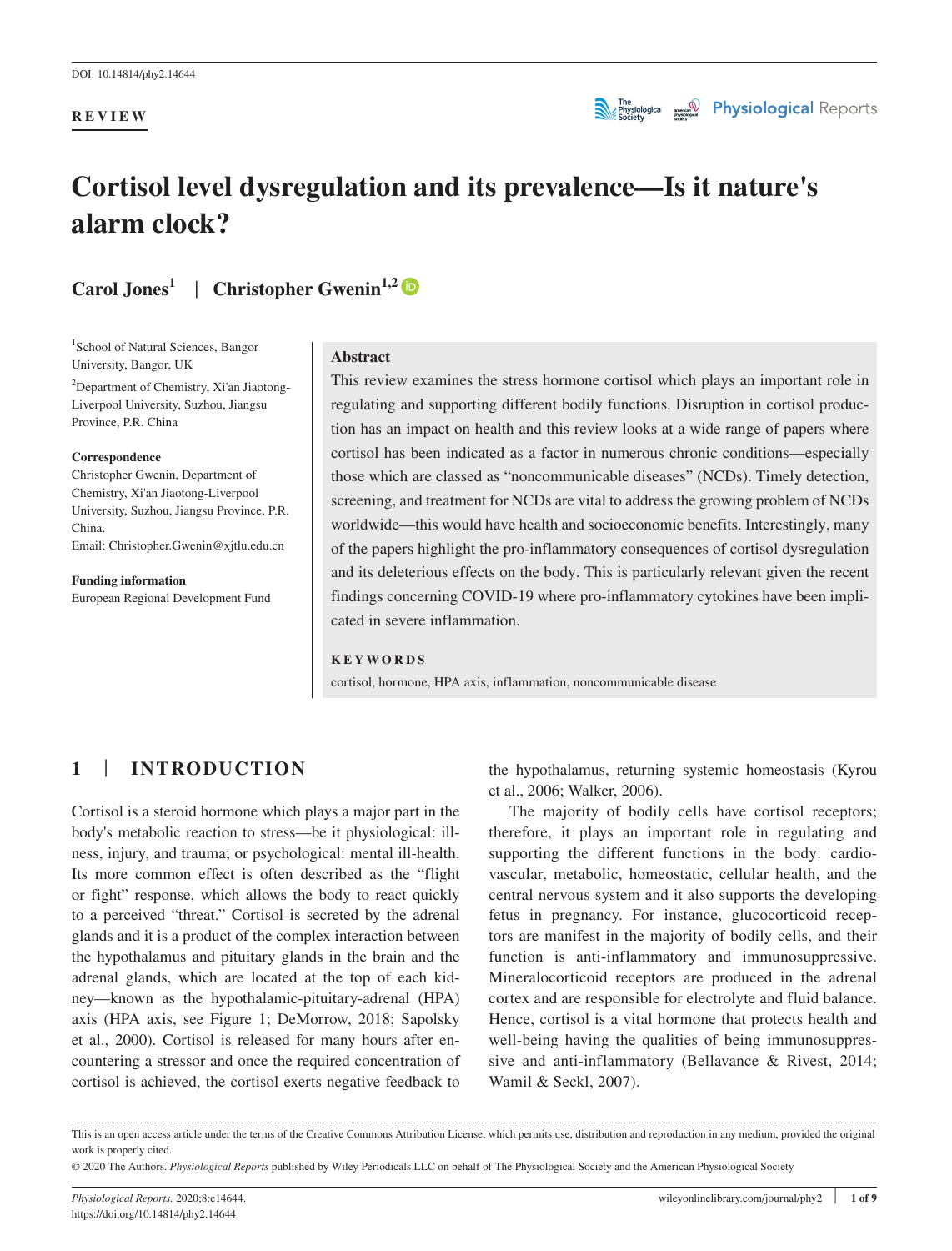Cushing's syndrome (hypercortisolism) is caused by high levels of circulating cortisol (glucocorticoid), with individuals presenting with weight gain in the face, abdomen, and chest; it also causes skin changes, mood swings, osteoporosis, and high blood pressure (Kyrou et al., 2006; NHS; The Pituitary Foundation, 2018). The glucocorticoid excess typical of Cushing's syndrome can also lead to the development of diabetes mellitus (Barbot et al., 2018) Diabetes mellitus falls into the category of metabolic diseases (MDs) which will be discussed later in this review. In contrast, Addison's disease (primary adrenal insufficiency) is characterized by low cortisol levels. It is a serious autoimmune disease which





causes damage to the adrenal glands. The onset of the disease is slow and therefore difficult to diagnose; symptoms include fatigue, muscle and weight loss, mood swings, and skin changes (National Institute for Health & Care Excellence, 2016; NHS).

Importantly, both high and low levels of cortisol, however, are indicated in other chronic conditions which will be discussed in this review.

Cortisol secretion follows a natural 24-hr cycle (see Figure 2). In healthy individuals, peak levels are reached about 30 min after waking—this early peak is known as the cortisol awakening response (CAR). Levels decline throughout the day, with lowest levels occurring during the early sleeping phase (Clow et al., 2010; Fries et al., 2008). However, prolonged exposure to stressors can lead to the overstimulation of the HPA axis resulting in fluctuating cortisol levels. This dysregulation of the HPA axis and its resultant disruption of the 24-hr cycle have been the subject of several studies which seek to establish a link between cortisol levels and ill-health (Adam et al., 2017; Rao & Androulakis, 2018).

The World Health Organization (WHO) in its report "Mental health, resilience and inequalities" (Friedl, 2009) recognizes the role of low-level prolonged psychological stress in the hyperactivation of neuroendocrine, cardiovascular, and immunological systems. It highlights the link to cortisol production and how this is implicated in the development of chronic conditions such as coronary heart disease, stroke, diabetes, high blood pressure, MDs, and mental illness. The WHO states that these diseases, in which HPA axis dysregulation is indicated, form a part of a group of illnesses termed as "noncommunicable diseases" (NCDs)—cardiovascular disease (CVD) accounts for the majority of deaths with 17.9 million people dying annually, and diabetes accounts for 1.6 million deaths. The WHO highlights the need for timely detection, screening, and treatment to address the burgeoning issue of NCDs world-FIGURE 1 An overview of the HPA axis wide (World Health Organisation, 2018). Consequently,



**FIGURE 2** Circadian Cortisol Secretion Pattern (Lovallo & Thomas, 2012)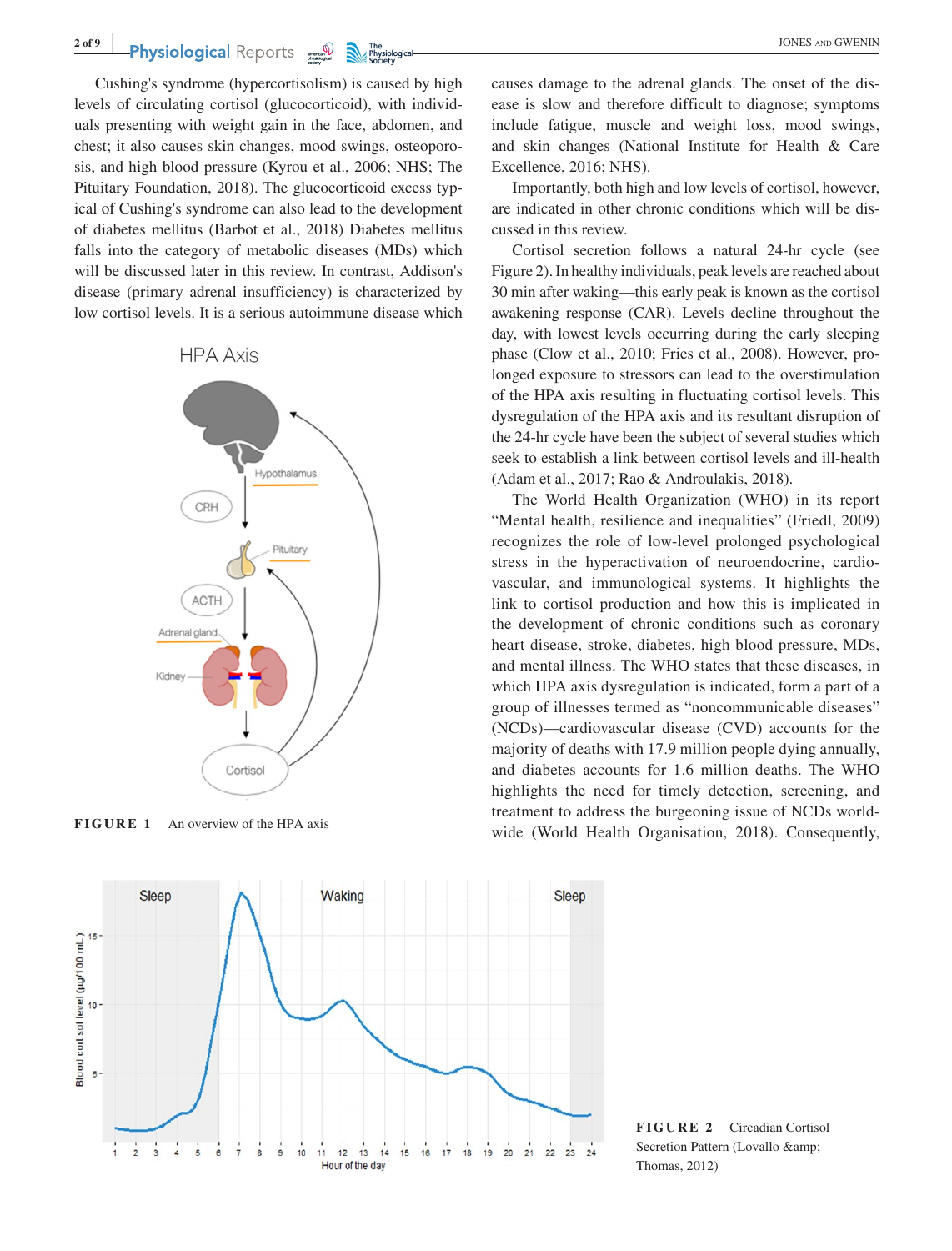this review looks at studies in which cortisol has been identified as being a significant biomarker associated with various chronic conditions.

## **2** | **CARDIOVASCULAR DISEASE**

Cardiovascular disease refers to conditions which affect the heart or blood vessels; these include coronary heart disease, strokes, peripheral arterial disease, and aortic disease (NHS). The majority of NCDs worldwide are the result of cardiovascular disease with 17.9 million people affected annually (World Health Organisation, 2018). In this section, we look particularly at the role of cortisol in stroke and heart disease.

#### **2.1** | **Stroke**

Stroke is a life-threatening condition that occurs when there is an interruption in the blood supply to the brain. There are two causes of stroke: ischemic (which accounts for 85% of all cases)—where a blood clot interferes with the blood supply; and hemorrhagic—where a blood vessel supplying blood to the brain ruptures (NHS).

Stroke is the second most common cause of death worldwide—there are 6.7 million deaths each year. In the UK, there are over 100,000 strokes each year and there are 1.2 million stroke survivors—two-thirds of whom are left with a permanent disability. The cost to the NHS and social care agencies of each stroke patient is approximately £45,000 over 5 years (Stroke Association, 2017).

Stress-induced raised cortisol levels (hypercortisolemia) lead to the risk factors implicated in stroke pathology (raised blood cholesterol, triglycerides, blood sugar, and hypertension), with prolonged long-term stress affecting blood clotting—blood becomes stickier, thus increasing the incidence of stroke (University of Rochester Medical Center, 2020).

Several studies (Christensen et al., 2003; Iranmanesh et al., 2017; Kwon et al., 2015; Olsson et al., 1992; Zi & Shau, 2013) have focused on the negative impact of hypercortisolemia in poststroke recovery. A Chinese study (Zi & Shau, 2013) identifies cortisol as a significant prognostic marker of functional outcome and death poststroke. The study reported elevated cortisol levels in acute ischemic stroke patients—there was also a correlation between increased cortisol levels and stroke severity. The study attributes the hypercortisolemia to stress induced by the stroke. These raised cortisol levels were also consistent with neurological and cognitive deficits and poor outcomes.

Slowik *et al* (Slowick et al., 2002) in their study also recorded raised cortisol levels in stroke patients and noted an absence of cortisol circadian variation. The study also points to the correlation between increased cortisol and poor outcomes—with patients suffering from confusion, delirium, and depression. Cortisol levels were found to be raised several months poststroke. Interestingly, the authors posit that the raised serum cortisol levels, rather than being solely a stress response per se, are indicative of an inflammatory response, which is demonstrated by the presence of inflammatory markers. Supporting this Tene *et al* (Tene et al., 2018) found that subjects with high bedtime cortisol levels displayed inferior memory and functioning, this is consistent with HPA axis dysregulation.

A critical literature review (Mitchell, 1997) also highlights the fact that HPA axis dysregulation is present in up to 40% of stroke patients. It draws attention to studies which suggest a correlation between large neurological lesions and hypercortisolemia, resulting in poor outcomes and prognoses. It postulates that sustained high levels of glucocorticoids have a deleterious effect on the brain and its ability to recover; it goes on to advocate the timely use of antiglucocorticoids poststroke. Another study (Marklund et al., 2004) also supports these findings, that hypercortisolemia is indicated in poor outcomes and mortality poststroke. However, they also report an increased mortality in poststroke patients with low cortisol levels (hypocortisolemia)—they attribute this to a dysfunction in glucocorticoid secretion which in turn affects homeostasis. They also point to the incidence of hypocortisolemia in septic shock and the role of supplementary hydrocortisone therapy in such cases of adrenal insufficiency.

Barugh et al (Barugh et al., 2014) in their wide-ranging systematic review report that the majority of studies looking at acute stroke patients found high cortisol levels in the first week poststroke; these higher levels were consistent with poststroke complications such as dependency, delirium, depression, and mortality. A loss of diurnal variation in severe strokes, leading to greater severity of illness, was also found to be significant in many studies. It was also noted that the diurnal variation was not affected in those suffering a less severe stroke. The authors caution other causes of HPA axis dysregulation, such as aging, stress, neurodegenerative disease, and post-acute stroke brain injury. The authors conclude by highlighting the need for further research in this field.

The Stroke Association (Stroke Association, 2017) states that one-third of stroke survivors experience depression poststroke and over 50% suffer from anxiety in the 10 years following a stroke. Several studies (Kwon et al., 2015; Olsson et al., 1992) cite dysregulation of the HPA axis as a factor in poststroke depression (PSD). In particular, a reduced CAR has been recorded in depressed poststroke patients (2 months plus poststroke) and restoration of the HPA axis function may be beneficial to PSD patients leading to the alleviation of their depressive symptoms and improved quality of life (Kwon et al., 2015).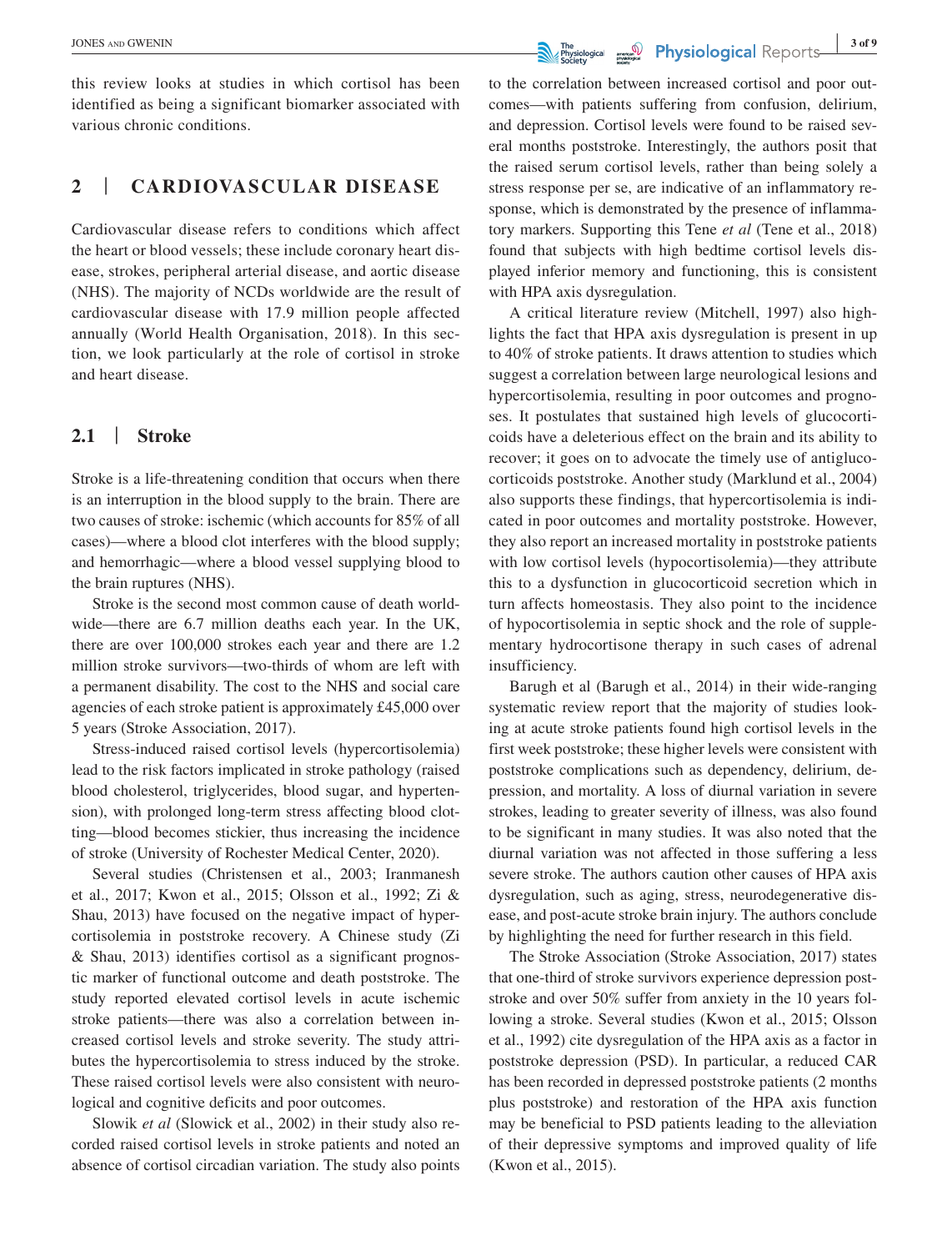Prolonged periods of stress and the resulting exposure to raised cortisol levels have been shown to have a significant effect on heart health—leading to an increase in blood cholesterol, triglycerides, blood sugar, blood pressure, and truncal obesity. These are all risk factors in heart disease which can lead to a build-up of plaque deposits in the arteries (atherosclerosis); this affects blood clotting making blood stickier thus increasing the risk of cardiovascular disease (University of Rochester Medical Center, 2020). The British Heart Foundation recognizes the influence of emotional stress on the biological processes involved in heart disease; they are conducting research investigating the role of cortisol in the disease process by looking at how cortisol regulates inflammation; in particular, they are interested in the possibility that overexposure to cortisol results in cells becoming desensitized, resulting in vascular inflammation (British Heart Foundation, 2020).

Several studies (Brotman et al., 2007; Dekker et al., 2008) have linked the effects of stress with cardiovascular disease; Kumari *et al* (Kumari et al., 2011) assert that in response to psychological stress, dysregulation of the HPA axis occurs. They report flat slopes in salivary cortisol and raised evening cortisol levels as being a predictor of cardiovascular deaths in middle-aged adults.

Dekker *et al* (Dekker et al., 2008) assert that an increase in total cortisol correlates with the incidence of carotid artery plaques as found in vascular atherosclerosis. They also refer to the increasing evidence linking cortisol levels and inflammation; like Slowik *et al* (Slowick et al., 2002), they point to the effect of glucocorticoids on the blood vessels and their role in inflammation. Ikeoka *et al* (Ikeoka et al., 2010) cite the role of adipose tissue which is linked to glucocorticoid production and its role in inflammation as a factor in cardiovascular disease. Another study also highlights the deleterious role of glucocorticoids in the development of CVD (Walker, 2007). It states that glucocorticoid excess is a risk factor in CVD—especially in the occurrence and progression of vascular atherosclerosis.

Numerous studies have linked raised cortisol levels with an increased risk of cardiac events. One study (Yamaji et al., 2009) cites the measurement of cortisol, together with brain natriuretic peptide and aldosterone as a predictor of cardiac events in patients with heart failure. It suggests that there is a link between the levels of cortisol and oxidative stress—as oxidative stress activates the cortisol-mineralocorticoid receptor. Kelly *et al* (Kelly et al., 1998) in their study link increased cortisol levels to hypertension—a causal factor in CVD. Whitworth *et al* (Whitworth et al., 2005) while highlighting the role of glucocorticoid-induced hypertension in Cushing's syndrome assert that hypercortisolemia may be a factor in up to 30% of cases of hypertension in the general population.

The studies cited show a clear link between stress and dysregulated cortisol levels, which is a significant factor in CVD.

#### **3** | **METABOLIC DISEASE/TYPE 2 DIABETES MELLITUS**

World Health Organization statistics reveal that in 2016, 1.6 million deaths were directly caused by diabetes and it was the seventh leading cause of death in 2016. The trajectory of incidences of diabetes is increasing—there were 108 million sufferers worldwide in 1980, this had increased markedly to 422 million by 2014 (World Health Organisation). A recent study estimates this figure to be 500 million in 2018—with the greatest growth in low-income countries (Bradshaw-Kaiser et al., 2008). Diabetes UK reports that in the UK alone, the number of people diagnosed with diabetes has more than doubled in the past 20 years—they predict that there will be more than 5 million cases by 2025. Over 90% of diabetes reported in the UK is type 2 diabetes mellitus (T2DM). These patients are more at risk of developing other diseases such as retinopathy, strokes, heart disease, kidney disease, and amputations. Diabetes UK estimates the cost of treating diabetes at £10 billion per annum—this figure represents 10% of the NHS annual budget [\(Diabetes.org.uk\)](http://Diabetes.org.uk).

Metabolic disease and T2DM are viewed very much as "modern" diseases as they are deemed to be symptomatic of contemporary lifestyle choices—characterized by poor dietary habits and sedentary lifestyles—increasing visceral obesity (Bose et al., 2009; Parades & Ribeiro, 2013). Consequently, numerous studies have been undertaken that highlight the link between HPA axis activity and MD and T2DM (Bose et al., 2009; Joseph & Golden, 2018; Parades & Ribeiro, 2013; Rosmond, 2003). The HPA axis controls the production of glucocorticoid hormones, which originate in the adrenal cortex, and chronic glucocorticoid exposure is a factor in MD and T2DM. This reduces insulin sensitivity, which leads to a decrease in insulin secretion (Di Dalmazi et al., 2012). Obesity is characterized by visceral adipose tissue, which has high levels of glucocorticoid receptors (Musazaki et al., 2001).

Many studies reference the role of stress in HPA axis dysregulation and how this is expressed in terms of MD and T2DM (Bose et al., 2009; Di Dalmazi et al., 2012; Joseph & Golden, 2018; Parades & Ribeiro, 2013; Rosmond, 2003). Bose *et al* (Bose et al., 2009) highlight the role of stress and truncal obesity in MD and the role of HPA dysregulation in this process. They suggest that obesity is caused by the localized effect of cortisol metabolism on adipose tissue— Cushing's syndrome being a case in point. Interestingly, they also refer to studies which point to the incidence of chronic inflammation in obesity and MD (Hotamisligil, 2006; Lee et al., 1988), where pro-inflammatory cytokines stimulate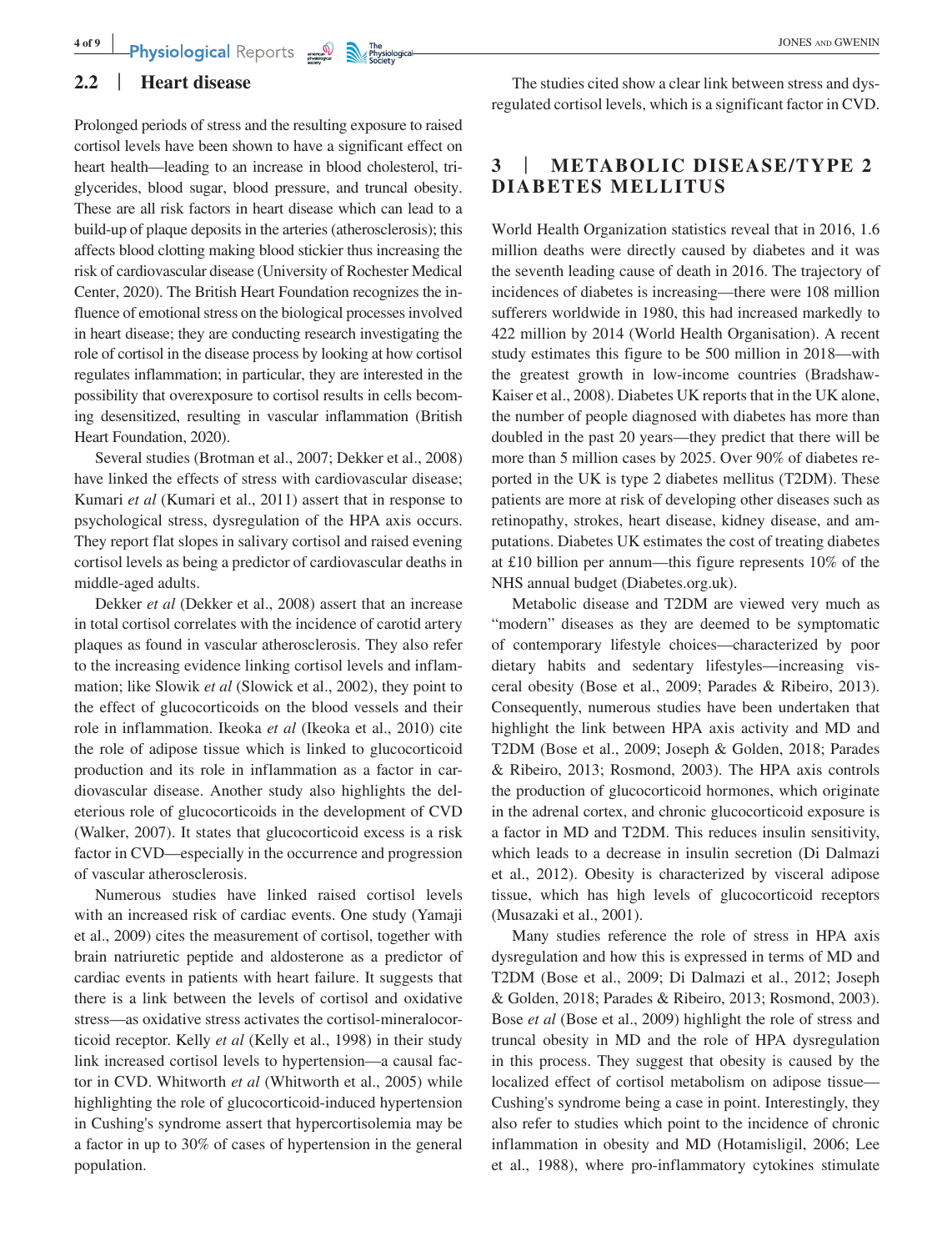the HPA axis. They also cite other studies where cortisol has been shown to decrease cytokine production (Lederbogen et al., 2011).

Other studies (Di Dalmazi et al., 2012; Parades & Ribeiro, 2013) look at hypercortisolemia and metabolic dysfunction. Paredes *et al* (Parades & Ribeiro, 2013), for example, link chronic stress and HPA axis dysregulation and how this is expressed in truncal obesity and insulin resistance (see Figure 3). They also refer to the pro-inflammatory consequences of this process—they claim that prolonged low-grade inflammation creates a "vicious cycle" where the prolonged stress stimulates the HPA axis. Di Dalmazi *et al* (Di Dalmazi et al., 2012) advocate further research, especially in the development of anti-inflammatory drugs to address glucose metabolism.

Several studies have investigated the role of circadian cortisol levels in T2DM patients. One study (Lederbogen et al., 2011) highlights the role of HPA dysregulation in both type 1 diabetes (T1D) and T2DM and its role in insulin resistance. They report a flattened circadian profile, with lower morning and higher evening levels. They posit that these merits further investigation to ascertain how HPA axis dysregulation is implicated in the control of glycemic levels. Similarly, Hackett *et al* (Hackett et al., 2014) also report a flattened cortisol slope in their findings. Bruehl *et al* (Bruehl et al., 2008) look particularly at the CAR and diurnal salivary profiles of T2DM patients; they also interestingly look at the link with hippocampal volume in the context of its role in

HPA axis feedback regulation. They report a blunting of the CAR but a maintained diurnal pattern. They also report a reduction in hippocampal volume, which was consistent with the duration of T2DM and glycemic control.

The role of stress and the resulting HPA axis dysregulation is indicated in both MD and T2DM as characterized by an increase in visceral adipose tissue and a decrease in insulin sensitivity.

## **4** | **INFLAMMATION/ AUTOIMMUNE**

Normal glucocorticoid function plays an important role in inflammation—it works by reducing inflammation and has an immunological and metabolic effect. Prolonged exposure to high cortisol levels and the resulting HPA axis dysfunction interferes with the anti-inflammatory and immunological processes. High circulating cortisol levels affect immune cells by binding to their receptors leading to the production of pro-inflammatory cytokines (Glaser & Kiecolt-Glaser, 2005; Lavretsky & Newhouse, 2012) resulting in inflammation and immune deficits and other metabolic consequences (such as MD, T2DM, Cushing's syndrome, and Addison's disease).

Inflammation is increasingly recognized as being a factor in many diseases. Numerous studies have cited the role of HPA axis dysregulation in diseases where inflammation is indicated.



**FIGURE 3** Putative mechanisms involved in GC release, visceral adipose tissue accumulation, and the pathogenesis of metabolic syndrome. Cortisol, the major glucocorticoid in humans, is secreted in response to stressful events under the control of the hypothalamic-pituitary-adrenal axis. Cortisol exerts several cellular and metabolic effects in adipocytes, eventually promoting visceral obesity and the development of metabolic syndrome. CRH – corticotropin-releasing hormone; ACTH – adrenocorticotropic hormone (Parades & amp; Ribeiro, 2013)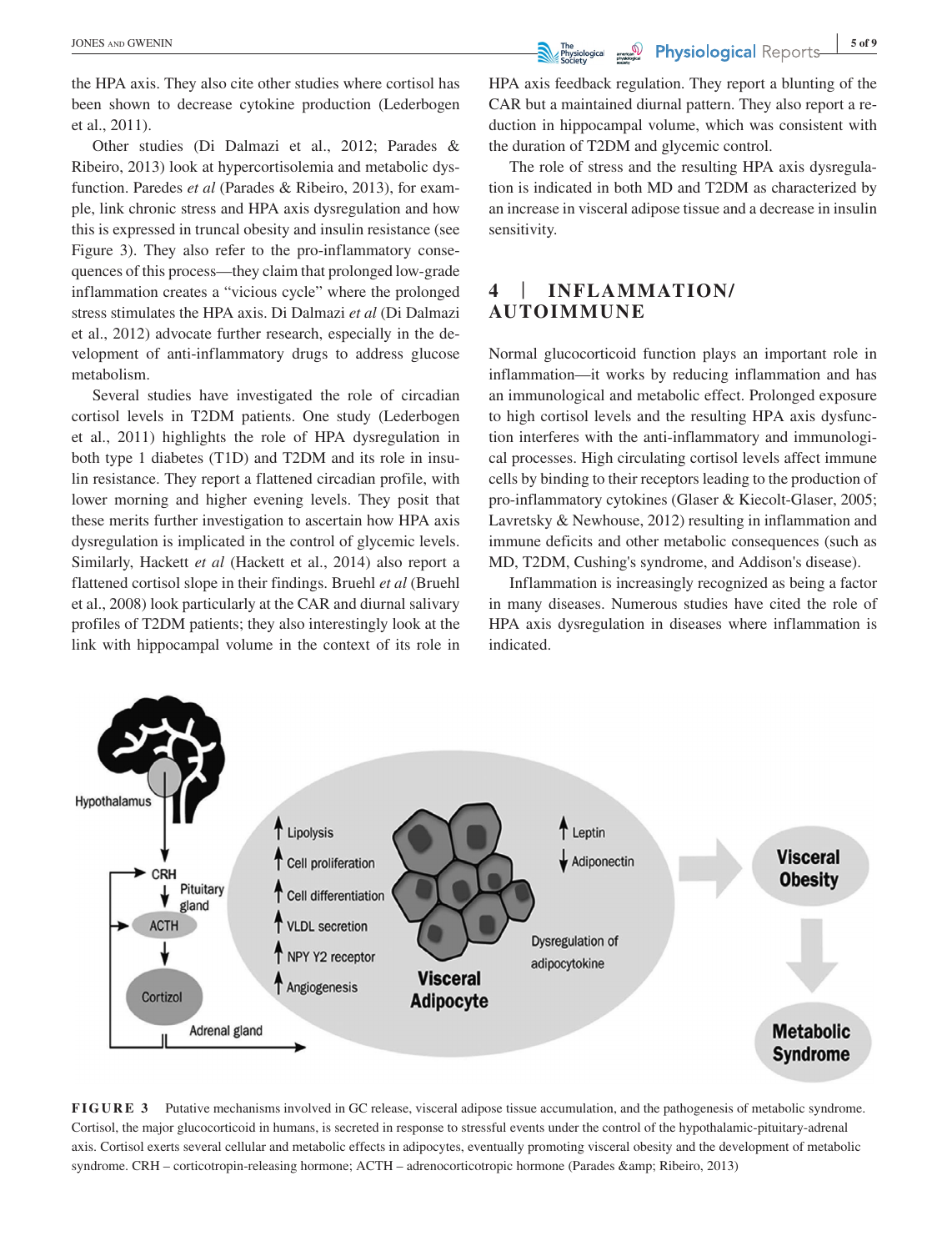#### **6 of 9 <sup>|</sup>**

# **Physiological** Reports **in the property of the contract of the CWENIN** JONES AND GWENIN

Fibromyalgia syndrome (FS) is a long-term rheumatic condition in which sufferers experience muscular and musculoskeletal pain with stiffness and localized tenderness at specific points in the body, and it also causes extreme fatigue. Studies have demonstrated a link between stress and pain in particular, they focus on the role of cortisol levels and point to HPA dysregulation as a possible causal agent of pain (Blackburn-Munro, 2004; Hanniabl & Bishop, 2013; McBeth et al., 2005). They posit that prolonged heightened stress leads to the blunting of the HPA axis response. In particular, the CAR was found to be reduced throughout the day (Doerr et al., 2016; Riva et al., 2010). Similarly, numerous studies have also highlighted the link between HPA dysregulation and the resulting inflammation and autoimmune response with chronic fatigue syndrome (CFS; Morris et al., 2017; Papadopoulos & Cleare, 2011; Powell et al., 2013; Silverman et al., 2010; Van den Eede et al., 2007).

The role of inflammation is also being looked at in terms of cognitive diseases. The Alzheimer's Society is studying the role of cortisol release and stress and its effects on the immune system in Alzheimer's diseases. It does caution that the picture is not a straightforward one and to this end, it is currently funding research looking at chronic stress as a risk factor in the development of AD with a view to the development of drug therapies ([www.alzheimers.org.uk/research\)](http://www.alzheimers.org.uk/research).

The COVID-19 (Severe Acute Respiratory Syndrome Coronavirus 2) pandemic also casts light on the role of cortisol in respect of inflammation and immune deficits. The disease progression is characterized by what has been described as a "cytokine storm"—the causes of which are multifactorial; this results in extreme inflammation and a severely suppressed immune response (Hickman, 2020; Mehta et al., 2020). Isidori *et al* (Isidori et al., 2020) examine the efficacy of glucocorticoid treatment in COVID-19 patients with adrenal insufficiency.

In June 2020, the RECOVERY (Randomized Evaluation of COVid-19 thERapY) at the Nuffield Department of Medicine, University of Oxford established that dexamethasone, a corticosteroid used to treat inflammatory conditions, improved the survival rates in patients who required (a) ventilation—deaths were reduced by one-third—and (b) oxygen only—deaths were reduced by one-fifth (University of Oxford, 2020).

Extreme physiological stress and the resulting HPA axis dysregulation are significant factors in numerous conditions where chronic inflammation is an important factor.

#### **5** | **CONCLUSION**

It has been demonstrated that cortisol is a useful but somewhat complex biomarker, especially in terms of chronic illhealth, as exemplified by the numerous conditions outlined

in this review. It is important to understand its function and systemic effects and how it links to other biochemical components. The greater understanding of the complex relationship between cortisol and chronic ill-health will enable the development of therapies.

The monitoring of cortisol levels would be advantageous in that it would facilitate timely diagnosis, monitoring, and prognosis—this would, in turn, allow for appropriate clinical planning, positive patient outcome, and allocation of healthcare resources. The World Health Organization, in particular, in relation to NCDs recognizes the importance of "early detection and timely treatment" and the positive impact of such interventions (World Health Organisation, 2018). The Royal Society for Public Health (Royal Society for Public Health, 2013) also points to the serious health and economic burden of NCDs and advocates for interventions which would lead to a reduction in the risk factors of developing such diseases—the monitoring of cortisol levels could be one such significant intervention which would address the needs of the public health agenda.

To this end, the development of a rapid, point-of-care diagnostic test would be beneficial—it would not require trained personnel or a laboratory and could be used in several settings: home, community, hospital, and suboptimal settings. This would facilitate more timely diagnoses and improved monitoring, thus advancing clinical outcomes and wellness. Patients could also self-monitor their cortisol levels, giving them autonomy to manage their condition and freeing up clinicians.

#### **ACKNOWLEDGMENTS**

The authors acknowledge the Celtic Advanced Life Sciences Network (CALIN), which is supported by the European Regional Development Fund through the Ireland Wales Cooperation programme.

#### **CONFLICTS OF INTEREST**

The authors declare no conflict of interest.

#### **AUTHOR CONTRIBUTIONS**

CDG and CJ conceived and designed the review. CJ wrote the manuscript. All authors read and approved the manuscript.

#### **ORCID**

*Christopher Gwenin* **ID** [https://orcid.](https://orcid.org/0000-0003-0363-8168) [org/0000-0003-0363-8168](https://orcid.org/0000-0003-0363-8168)

#### **REFERENCES**

Adam, E. K., Quinn, M. E., Tavernier, R., McQuillan, M. T., Dahlke, K. A., & Gilbert, K. E. (2017). Diurnal cortisol slopes and mental and physical health outcomes: A systematic review and meta-analysis. *Elsevier Psychoneuroendocrinology*, *83*, 24–41. [https://doi.](https://doi.org/10.1016/j.psyneuen.2017.05.018) [org/10.1016/j.psyneuen.2017.05.018](https://doi.org/10.1016/j.psyneuen.2017.05.018)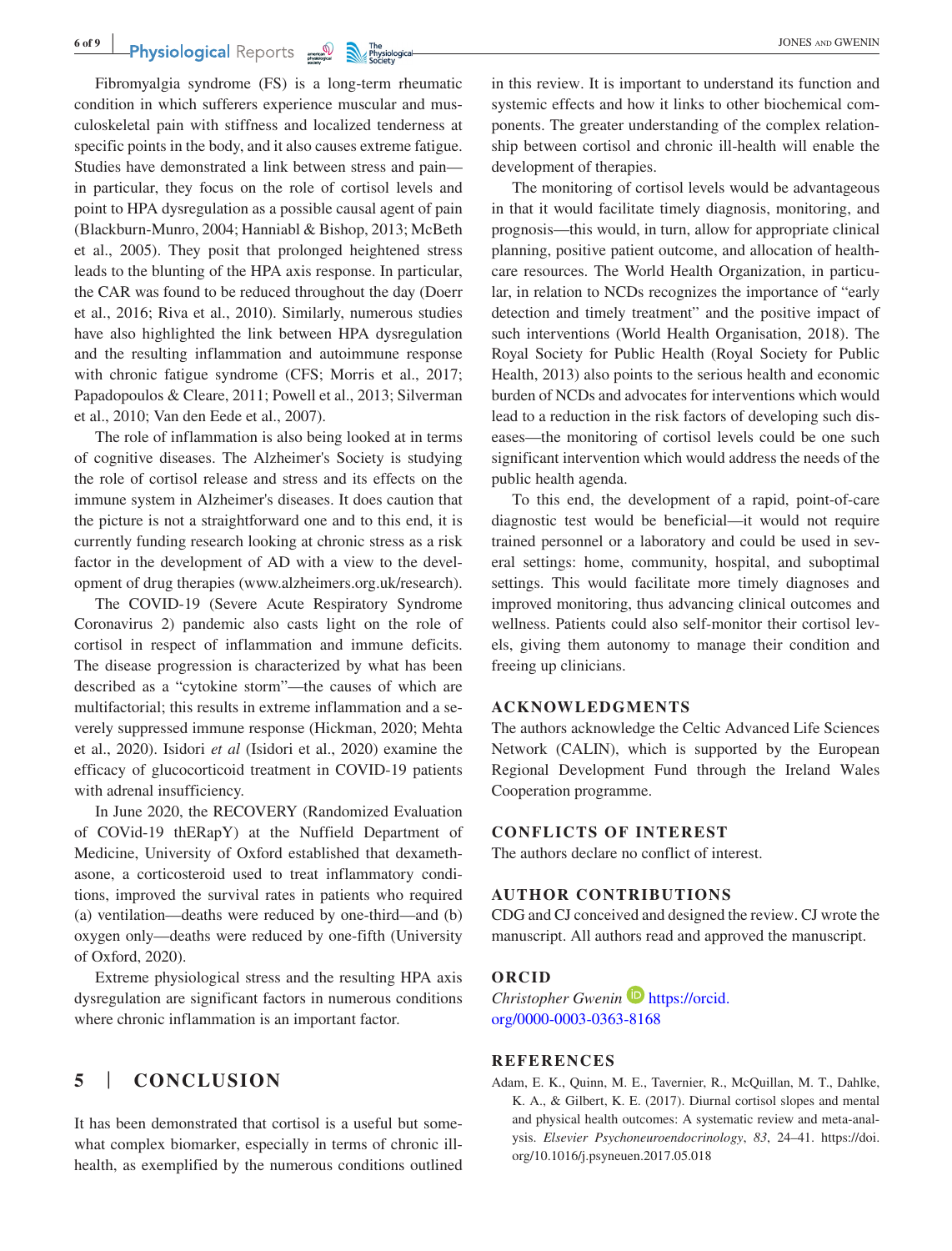- Barbot, M., Ceccato, F., & Scaroni, C. (2018). Diabetes mellitus secondary to Cushing's disease. *Frontiers in Endocrinology*, *9*, 284. [https://](https://doi.org/10.3389/fendo.2018.00284) [doi.org/10.3389/fendo.2018.00284](https://doi.org/10.3389/fendo.2018.00284)
- Barugh, A. J., Gray, P., Shenkin, S. D., MacLullich, A. M. J., & Mead, G. E. (2014). Cortisol levels and the severity and outcomes of acute stroke: A systematic review. *Journal of Neurology*, *261*(3), 533– 545. <https://doi.org/10.1007/s00415-013-7231-5>
- Bellavance, M., & Rivest, S. (2014). The HPA Immune axis and immunomodulatory actions of glucocorticoids in the brain. *Frontiers in Immunology*, *5*, 136. <https://doi.org/10.3389/fimmu.2014.00136>
- Blackburn-Munro, G. (2004). Hypothalamo-pituitary-adrenal axis dysfunction as a contributory factor to chronic pain and depression. *Current Pain and Headache Reports*, *8*, 116–124.
- Bose, M., Olivan, B., & Lafaerre, B. (2009). Stress and obesity: The role of the hypothalamic-pituitary-adrenal axis in metabolic disease. *Current Opinion in Endocrinology, Diabetes and Obesity*, *16*(5), 340–346. <https://doi.org/10.1097/MED.0b013e32832fa137>
- Bradshaw-Kaiser, A., Zhang, N., & van der Pluijn, W. (2008). Global prevalence of type 2 diabetes over the next 10 years. *Diabetes*, *67*(Supplement 1).
- British Heart Foundation. (2020). *Psychological stress*. Retrieved from [https://blog.bhf.org.uk/could-stress-increase-your-risk-of-a-heart](https://blog.bhf.org.uk/could-stress-increase-your-risk-of-a-heart-attack-4ac39d11d65b)[attack-4ac39d11d65b](https://blog.bhf.org.uk/could-stress-increase-your-risk-of-a-heart-attack-4ac39d11d65b)
- Brotman, D. J., Golden, S. H., & Wittstein, I. S. (2007). The cardiovascular toll of stress. *Lancet*, *70*, 1089–1100. [https://doi.org/10.1016/](https://doi.org/10.1016/S0140-6736(07)61305-1) [S0140-6736\(07\)61305-1](https://doi.org/10.1016/S0140-6736(07)61305-1)
- Bruehl, H., Wolf, O. T., & Convit, A. (2008). A blunted cortisol awakening response and hippocampal atrophy in type 2 diabetes mellitus. *Psychoneuroendocrinology*, *34*, 815–821. [https://doi.org/10.1016/j.](https://doi.org/10.1016/j.psyneuen.2008.12.010) [psyneuen.2008.12.010](https://doi.org/10.1016/j.psyneuen.2008.12.010)
- Christensen, H., Boysen, G., & Johannesen, H. H. (2003). Serumcortisol reflects severity and mortality in acute stroke. *Journal of Neurological Sciences*, *217*, 175–180.
- Clow, A., Hucklebridge, F., Stalder, T., Evans, P., & Thorn, L. (2010). The cortisol awakening response: More than a measure of HPA axis function. *Elsevier Neuroscience and Biobehavioural Reviews*, *35*, 97–103. <https://doi.org/10.1016/j.neubiorev.200.12.011>
- Dekker, M. J. H., Koper, J. W., van Aken, M. O., Pols, H. A. P., Hofman, A., de Jong, F. H., Kirschbaum, C., Witteman, J. C. M., Lamberts, S. W. J., & Tiemeier, H. (2008). Salivary cortisol is related to atherosclerosis of carotid arteries. *The Journal of Clinical Endocrinology & Metabolism*, *93*(10), 3741–3747. [https://doi.org/10.1210/](https://doi.org/10.1210/jc.2008-0496) [jc.2008-0496](https://doi.org/10.1210/jc.2008-0496)
- DeMorrow, S. (2018). Role of the hypothalamic-pituitary-adrenal axis in health and disease. *International Journal of Molecular Sciences*, *19*(4), 986.<https://doi.org/10.3390/ijms19040986>
- Di Dalmazi, G., Pagotto, U., Pasquali, R., & Vicennati, V. (2012). Glucocorticoids and type 2 diabetes: From physiology to pathology. *Journal of Nutrition and Metabolism*, *525093*, 1–9. [https://doi.](https://doi.org/10.1155/2012/525093) [org/10.1155/2012/525093](https://doi.org/10.1155/2012/525093)
- Doerr, J. M., Fischer, S., Nater, U. M., & Strahler, J. (2016). Influence of stress systems and physical activity on different dimensions of fatigue in female fibromyalgia patients. *Journal of Psychosomatic Research*, *93*, 55–61.<https://doi.org/10.1016/j.psychores.2016.0050022-3999>
- Friedl, L. (2009). Mental health, resilience and inequalities. World Health Organisation report – Europe.
- Fries, E., Dettenborn, L., & Kirschbaum, C. (2008). The cortisol awakening response (CAR): Facts and future directions. *Elsevier International Journal of Psychophysiology*, *72*, 67–73. [https://doi.](https://doi.org/10.1016/ijphycho.2008.03.014) [org/10.1016/ijphycho.2008.03.014](https://doi.org/10.1016/ijphycho.2008.03.014)
- Glaser, R., & Kiecolt-Glaser, J. (2005). Stress damages immune system and health. *Discovery Medicine*, *5*(26), 165–169.
- Hackett, R. A., Steptoe, A., & Kumari, M. (2014). Association of diurnal patterns in salivary cortisol with type 2 diabetes in the Whitehall II study. *The Journal of Clinical Endocrinology & Metabolism*, *99*(12), 4625–4631.<https://doi.org/10.1210/jc.2014-2495>
- Hanniabl, K. E., & Bishop, M. D. (2013). Chronic stress, cortisol dysfunction and pain: A psychoneuroendocrine rationale for stress management in pain rehabilitation. *American Physical Therapy Association*, *94*(12), 1816–1825.
- Hickman, R. J. (2020). *What is cytokine storm syndrome An exaggerated immune response*. Retrieved from Verywell.com
- Hotamisligil, G. S. (2006). Inflammation and metabolic disorders. *Nature*, *444*, 860–867.<https://doi.org/10.1038/nature05485>
- Ikeoka, D., Madjer, J., & Pieber, T. (2010). Adipose tissue, inflammation and cardiovascular disease. *Revista Da Associação Médica Brasileira*, *56*, 116–121. [https://doi.org/10.1590/S0104-42302](https://doi.org/10.1590/S0104-42302010000100026) [010000100026](https://doi.org/10.1590/S0104-42302010000100026)
- Iranmanesh, F., Sedighi, B., & Ziaadini, B. (2017). Prognostic value of cortisol in patients with acute ischemic stroke. *Zahedan Journal of Research in Medical Sciences*, *19*(2), e6187. [https://doi.org/10.5812/](https://doi.org/10.5812/zjrmsa.6187) [zjrmsa.6187](https://doi.org/10.5812/zjrmsa.6187)
- Isidori, A. M., Pofi, R., Hasenmajer, V., Lenzi, A., & Pironello, R. (2020). Use of glucocorticoids in patients with adrenal insufficiency and COVID-19 infection. *The Lancet Diabetes & Endocrinology*, *8*(6), 472–473. [https://doi.org/10.1016/S2213-8587\(20\)30149-2](https://doi.org/10.1016/S2213-8587(20)30149-2)
- Joseph, J. J., & Golden, S. H. (2018). Cortisol dysregulation: The bidirectional link between stress, depression, and type 2 diabetes mellitus. *Annals of the New York Academy of Sciences*, *1391*(1), 20–34. <https://doi.org/10.1111/nyas.13217>
- Kelly, J. J., Mangos, G., Williamson, P. M., & Whitworth, J. A. (1998). Cortisol and hypertension. *Clinical and Experimental Pharmacology and Physiology*, *25*(Supl), S51–S56. [https://doi.](https://doi.org/10.1111/j.1440-1681.1998.tb02301.x) [org/10.1111/j.1440-1681.1998.tb02301.x](https://doi.org/10.1111/j.1440-1681.1998.tb02301.x)
- Kumari, M., Shipley, M., Stafford, M., & Kivimake, M. (2011). Association of diurnal patterns in salivary cortisol with all-cause and cardiovascular mortality: Findings from the Whitehall II study. *The Journal of Clinical Endocrinology & Metabolism*, *96*(5), 1478– 1485.<https://doi.org/10.1210/jc2010-2137>
- Kwon, O. J., Kim, M., Lee, H. S., Sung, K., & Lee, S. (2015). The cortisol awakening response in patients with poststroke depression is blunted and negatively correlated with depressive mood. *BioMed Research International*, *2015*, 709230.<https://doi.org/10.1155/2015/709230>
- Kyrou, I., Chrousos, G., & Tsigos, C. (2006). Stress, visceral obesity and metabolic complications. *Annals of the New York Academy of Sciences*, *1083*(1), 77–110.<https://doi.org/10.1196/annals.1367.008>
- Lavretsky, H., & Newhouse, P. A. (2012). Stress, inflammation and aging. *Am J Geriatric Psychiatry*, *20*(9), 729–733. [https://doi.](https://doi.org/10.1097/JGP.Ob013e31826573cf) [org/10.1097/JGP.Ob013e31826573cf](https://doi.org/10.1097/JGP.Ob013e31826573cf)
- Lederbogen, F., Hummel, J., Fademrecht, C., Krumm, B., Kuhner, C., Deuschle, M., Ladwig, K.-H., Meisinger, C., Wichmann, H.- E., Lutz, H., & Breivogel, B. (2011). Flattened circadian cortisol rhythm in type 2 diabetes. *Experimental and Clinical Endocrinology & Diabetes*, *119*, 573–575. <https://doi.org/10.1055/s-0031-1275288>
- Lee, S. W., Tsou, A. P., Chan, H., Thomas, J., Petrie, K., Eugui, E. M., & Allison, A. C. (1988). Glucocorticoids selectively inhibit the transcription of the interleukin 1 beta gene and decrease the stability of interleukin 1 beta mRNA. *Proceedings of the National Academy of Sciences of the United States of AMerica*, *85*, 1204–1208. [https://](https://doi.org/10.1073/pnas.85.4.1204) [doi.org/10.1073/pnas.85.4.1204](https://doi.org/10.1073/pnas.85.4.1204)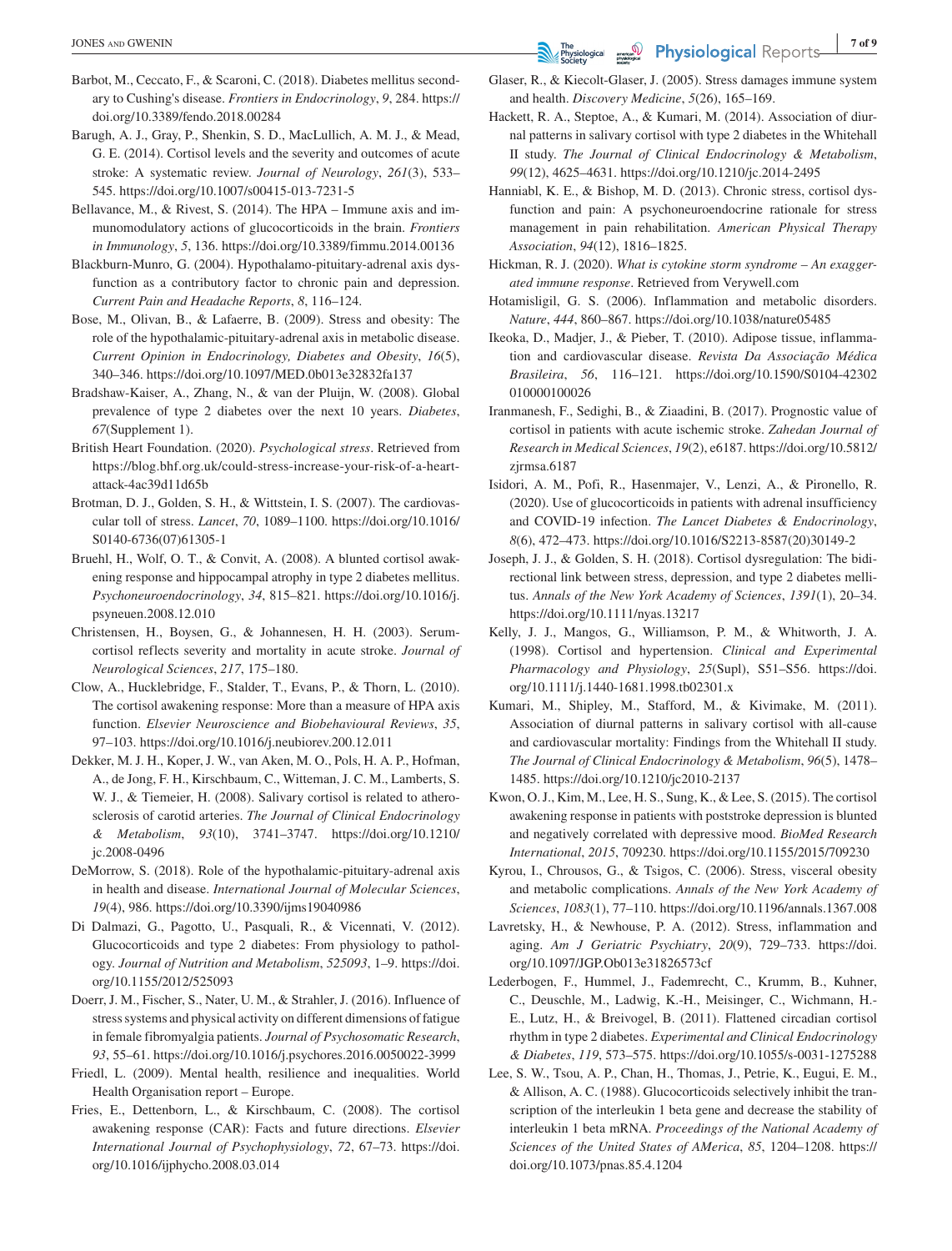#### **8 of 9 <sup>|</sup> Physiological** Reports  $\frac{1}{\sqrt{2}}$  The physiological contract of the set of the set of the set of the set of the set of the set of the set of the set of the set of the set of the set of the set of the set of the set of t

- Lovallo, W. R., & Thomas, T. L. (2012). Stress hormones in psychophysiological research: Emotional, behavioural and cognitive implication. *ResearchGate Journal*, *9*, 342–367.
- Marklund, N., Peltonen, M., Nilsson, T. K., & Olsson, T. (2004). Low and high circulating cortisol levels predict mortality and cognitive dysfunction early after stroke. *Journal of Internal Medicine*, *256*, 15–21. <https://doi.org/10.1111/j.1365-2796.2004.01334.x>
- McBeth, J., Chiu, Y. H., Silman, A. J., Ray, D., Morriss, R., Dickens, C., Gupta, A., & Macfarlane, G. J. (2005). Hypothalamic-pituitaryadrenal stress axis function and the relationship with chronic widespread pain and its antecedents. *Arthritis Research and Therapy*, *7*(5), R992–R1000.<https://doi.org/10.1186/ar1772>
- Mehta, P., McAuley, D. F., Brown, M., Sanchez, E., Tattersall, R. S., & Manson, J. J. (2020). HLH Across Speciality Collaboration, UK: COVID-19: Consider cytokine storm syndromes and immunosuppression. *Lancet*, *395*(10229), 1033–1034. [https://doi.org/10.1016/](https://doi.org/10.1016/S0140-6736(20)30628-0) [S0140-6736\(20\)30628-0](https://doi.org/10.1016/S0140-6736(20)30628-0)
- Mitchell, A. J. (1997). Clinical implications of poststroke hypothalamo-pituitary-adrenal axis dysfunction: A critical review. *Journal of Stroke and Cerebrovascular Diseases*, *6*(6), 377–388.
- Morris, G., Anderson, G., & Maes, M. (2017). Hypothalamicpituitary-adrenal hypofunction in myalgic encephalomyelitis (ME)/chronic fatigue syndrome (CFS) as a consequence of activated immune-inflammatory and oxidative and nitrosative pathways. *Molecular Neurobiology*, *54*(9), 6806–6819. [https://doi.](https://doi.org/10.1007/512035-016-0172-2) [org/10.1007/512035-016-0172-2](https://doi.org/10.1007/512035-016-0172-2)
- Musazaki, H., Paterson, J., Shinyama, H., Morton, N. M., Mullins, J. J., Seckl, J. R., Flier, J. S. (2001). A transgenic model of visceral obesity and the metabolic syndrome. *Science*, *294*, 2166–2170. [https://](https://doi.org/10.1126/science.1066285) [doi.org/10.1126/science.1066285](https://doi.org/10.1126/science.1066285)
- National Institute for Health and Care Excellence. 2016. Retrieved from <https://cks.nice.org.uk/addisons-disease#!topicSummary>
- NHS. Retrieved from [https://www.nhs.uk/conditions/cardio-vascu](https://www.nhs.uk/conditions/cardio-vascular-disease) [lar-disease](https://www.nhs.uk/conditions/cardio-vascular-disease)
- NHS. Retrieved from [https://www.nhs.uk/information/cushi](https://www.nhs.uk/information/cushings-syndrome) [ngs-syndrome](https://www.nhs.uk/information/cushings-syndrome)

NHS. Retrieved from<https://www.nhs.uk/conditions/addisons-disease/>

- NHS. Retrieved from<https://www.nhs.uk/conditions/stroke/>
- Olsson, T., Marklund, N., Gustafson, Y., & Nasman, B. (1992). Abnormalities at different levels of the hypothalamic-pituitary-adrenocortical axis early after stroke. *American Heart Association Journal: Stroke*, *23*(11), 1573–1576.
- Papadopoulos, A. S., & Cleare, A. J. (2011). Hypothalamic-pituitaryadrenal axis dysfunction and chronic fatigue syndrome. *Nature Reviews, Endocrinology*, *8*(1), 22–32. [https://doi.org/10.1038/](https://doi.org/10.1038/nrendo.2011.153) [nrendo.2011.153](https://doi.org/10.1038/nrendo.2011.153)
- Parades, S., & Ribeiro, L. (2013). Cortisol: The villain in metabolic syndrome? *Revista Da Associação Médica Brasileira*, *60*(1), 84–92. <https://doi.org/10.1590/1806-9282.60.01.17>
- Powell, D. J., Liossi, C., Moss-Morris, R., & Schlotz, W. (2013). Unstimulated cortisol secretory activity in everyday life and its relationship with fatigue and chronic fatigue syndrome: A systematic review and subset meta-analysis. *Psychoneuroendocrinology*, *38*(11), 2405–2422.<https://doi.org/10.1016/j.psyneuen.2013.07.004>
- Rao, R., & Androulakis, I. P. (2018). Allostatic adaptation and personalized physiological trade-offs in the circadian regulation of the HPA axis: A mathematical modeling approach. *Scientific Reports*, *9*, 11212.<https://doi.org/10.1038/s41598-019-47605>
- Riva, R., Mork, P. J., Westgaard, R. H., Ro, M., & Lundberg, U. (2010). Fibromyalgia syndrome is associated with hypocortisolism.

*International Society of Behavioural Medicine*, *17*, 223–233. [https://](https://doi.org/10.1007/s1259-010-9097-6) [doi.org/10.1007/s1259-010-9097-6](https://doi.org/10.1007/s1259-010-9097-6)

- Rosmond, R. (2003). Stress induced disturbances of the HPA axis: A pathway to type 2 diabetes? *Medical Science Monitor*, *9*(2):RA35–RA393.
- Royal Society for Public Health. (2013). *Public Health Law and Noncommunicable diseases*.
- Sapolsky, R. M., Romero, L. M., & Munck, A. U. (2000). How do glucocorticoids influence stress responses? Integrating permissive, suppressive, stimulatory and preparative actions. *Endocrine Reviews*, *21*(1), 55–89.
- Silverman, M. N., Heim, C. M., Nater, U. M., Marques, A. H., & Sternberg, E. M. (2010). Neuroendocrine and immune contributors to fatigue. *PM&R*, *2*(5), 338–346. [https://doi.org/10.1016/j.](https://doi.org/10.1016/j.pmrj.2010.04.08) [pmrj.2010.04.08](https://doi.org/10.1016/j.pmrj.2010.04.08)
- Slowick, A., Turaj, W., Pankiewicz, J., Dziedzic, T., Szermer, P., & Szczudlik, A. (2002). Hypercortisolemia in acute stroke is related to the inflammatory response. *Journal of Neurological Sciences*, *196*, 27–32. [https://doi.org/10.1016/S0022-510X\(02\)00018-7](https://doi.org/10.1016/S0022-510X(02)00018-7)
- Stroke Association. (2017). *The Stroke Association report State of the nation – Stroke Statistics 2017*. Retrieved from [https://www.stroke.](https://www.stroke.org.uk/sites/default/files/state_of_the_nation_2017_final_1.pdf) [org.uk/sites/default/files/state\\_of\\_the\\_nation\\_2017\\_final\\_1.pdf](https://www.stroke.org.uk/sites/default/files/state_of_the_nation_2017_final_1.pdf)
- Tene, O., Hallevi, H., Korczyn, A. D., Shopin, L., Molad, J., Kirschbaum, C., Bornstein, N. M., Shenhar-Tsarfaty, S., Auriel, E., Usher, S., Stalder, T., & Ben Assayag, E. (2018). The price of stress: High bedtime salivary cortisol levels are associated with brain atrophy and cognitive decline in stroke survivors. Results from the TABASCO prospective cohort study. *Journal of Alzheimer's Disease*, *65*(4), 1365–1375.
- The Pituitary Foundation. (2018). Retrieved from [https://www.pituitary.](https://www.pituitary.org.uk/information/pituitary-conditions/cushings-disease/) [org.uk/information/pituitary-conditions/cushings-disease/](https://www.pituitary.org.uk/information/pituitary-conditions/cushings-disease/)
- University of Oxford. (2020). *Randomised evaluation of COVID-19 therapy*. Retrieved from www.recoverytrial.net
- University of Rochester Medical Center. (2020). *Stress can increase your risk of heart disease*. Retrieved from [https://rumc.rochester.](https://rumc.rochester.edu/encyclopedia/content) [edu/encyclopedia/content](https://rumc.rochester.edu/encyclopedia/content)
- Van den Eede, F., Moorkens, G., Van Houdenhove, B., Cosyns, P., & Claes, S. J. (2007). Hypothalamic-pituitary-adrenal axis function in chronic fatigue syndrome. *Neuropsychobiology*, *55*(2), 112–120. <https://doi.org/10.1159/000104468>
- Walker, B. R. (2006). Cortisol Cause and cure for metabolic syndrome? *Diabetic Medicine*, *23*, 1281–1288. [https://doi.](https://doi.org/10.1111/j.1464-5491.2006.01998.x) [org/10.1111/j.1464-5491.2006.01998.x](https://doi.org/10.1111/j.1464-5491.2006.01998.x)
- Walker, B. R. (2007). Glucocorticoids and cardiovascular disease. *European Journal of Endocrinology*, *157*, 545–559. [https://doi.](https://doi.org/10.1530/EJE-07-0455) [org/10.1530/EJE-07-0455](https://doi.org/10.1530/EJE-07-0455)
- Wamil, M., & Seckl, J. R. (2007). Inhibition of 11beta-hydroxysteroid dehydrogenase type 1 as a promising therapeutic target. *Drug Discovery Today*, *12*, 504–520.
- Whitworth, J. A., Williamson, P. M., Mangos, G., & Kelly, J. J. (2005). Cardiovascular consequences of cortisol excess. *Vascular Health and Risk Management*, *1*(4), 291–299. [https://doi.org/10.2147/](https://doi.org/10.2147/vhrm.2005.1.4.291) [vhrm.2005.1.4.291](https://doi.org/10.2147/vhrm.2005.1.4.291)
- World Health Organisation. Retrieved from www.who.int/news-room/ fact-sheets/detail/diabetes
- World Health Organisation. (2018). *Fact sheet: Noncommunicable diseases*. Retrieved from www.who.int/news-room/fact-sheets/detail/ noncommunicable-diseases
- Yamaji, M., Tsutamoto, T., Kawahara, C., Nishiyama, K., Yamamoto, T., Fuji, M., & Horie, M. (2009). Serum cortisol as a useful predictor